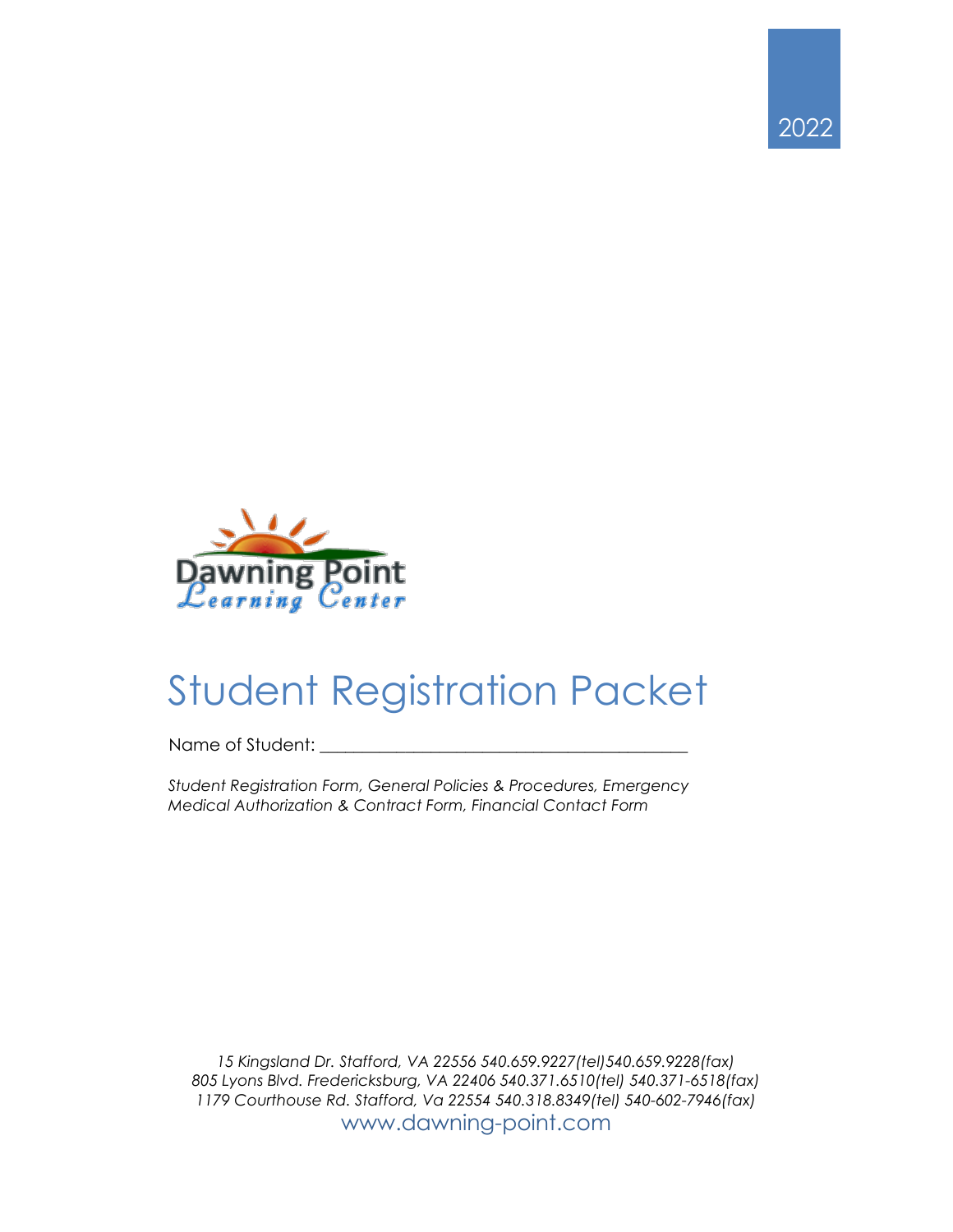On your child's enrollment at Dawning Point Learning Center please remember:

To turn in the following completed forms:

- ❏ Student Registration Form w/USDA Enrollment & Income Eligibility Forms
- ❏ Financial Contract w/Tuition Express Enrollment Form
- ❏ General Policies & Procedures
- ❏ Emergency Medical Authorization & Contact Form (Two complete w/address & #) ❏Immunization Record
- ❏ School Health Entrance Form (within 2 weeks)
- ❏ Child's Birth Certificate
- All forms must be received before your child may attend the center.

All parents/guardians must sign their child In and out each day. It is important that you bring your child inside the center and leave him/her with the classroom teacher.

Please call us if your child is going to be absent. Our phone number is (540) 659-9227 (Stafford Center), 540-371-6510 (Fredericksburg Center) and 540-318-8349 (Courthouse Center).

Please be sure to write your child's name on his/her jackets, sweaters, shoes, extra clothes, nap items, etc.

Please take the time to read the postings on the door and parent board.

Please remember to check and clear your child's cubby at the end of each day, and take home any notes or art work, etc.

Feel free to discuss any concerns you have with your child's teacher or a director.

We look forward to a successful and pleasant relationship with each and every one of our *parents and children. We are excited that you have chosen our school to impart early learning experiences and foster a love of learning in your child's life.* 

## FIRST DAY ESSENTIALS

❏ Change of clothes-labeled w/socks & undergarments

- ❏ Preferred Snacks for picky eaters (Infants/Toddlers ONLY)
- ❏ Sippy cups/Bottles- (If applicable)
- ❏ Formula/ Breast Milk (If preferred) w/Bottled water (If preferred)
- ❏ Sleeping Blanket & Fitted Crib Sheet: (2) for infants
- ❏ Diapers/Pull-ups/Wipes

**\*\*\*\*\*\*\*\*\*\*\*\*\*\*\*\*\*\*\*\*\*\*\*\*\*\*\*\*\*PLEASE KEEP THIS SHEET\*\*\*\*\*\*\*\*\*\*\*\*\*\*\*\*\*\*\*\*\*\*\*\*\*\*\*\*\*\*\*\*\*\*\***

Page  $\overline{\phantom{0}}$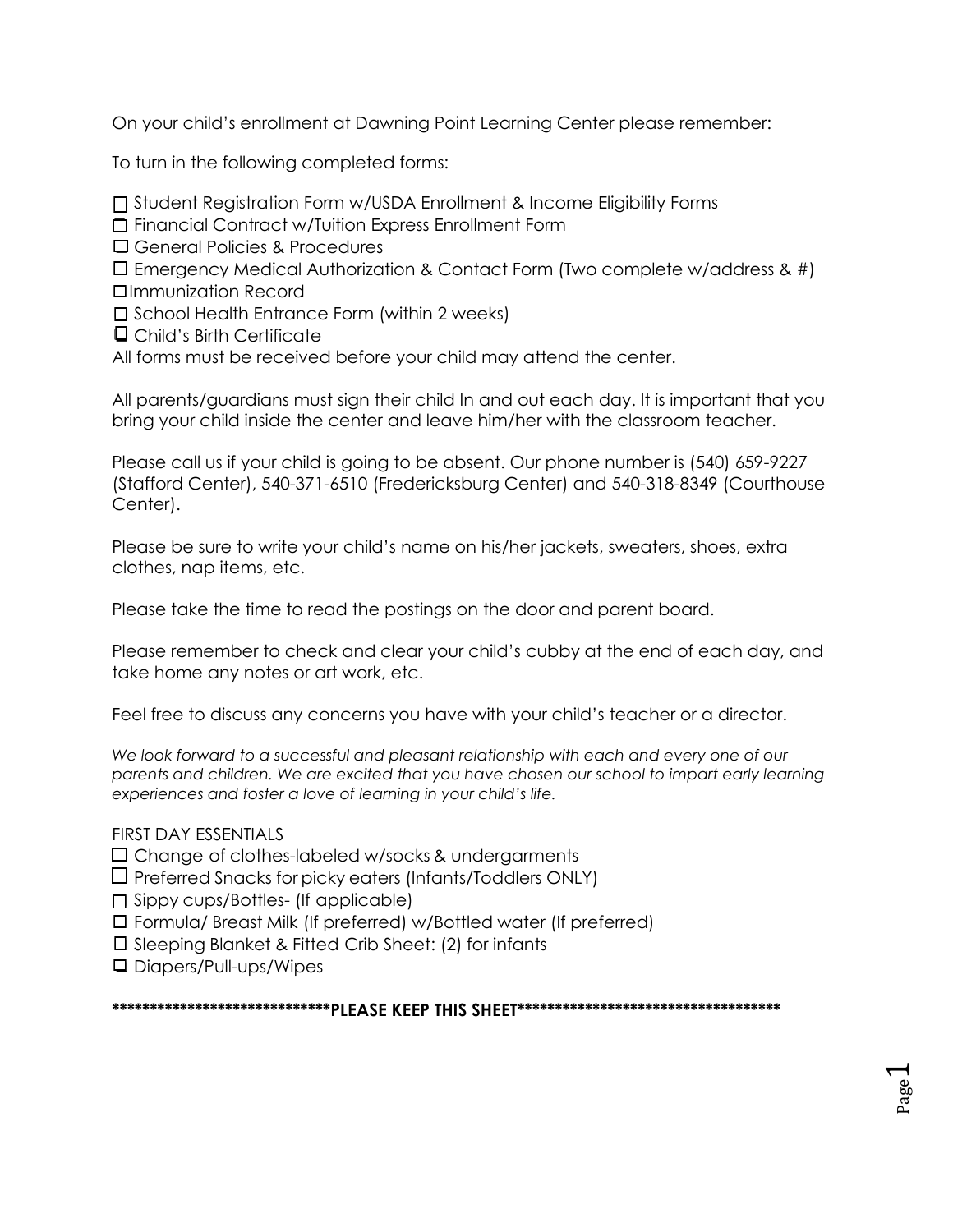## **STUDENT REGISTRATION FORM**

|                          | Nickname _______________                                                                                                            |
|--------------------------|-------------------------------------------------------------------------------------------------------------------------------------|
|                          |                                                                                                                                     |
|                          |                                                                                                                                     |
|                          |                                                                                                                                     |
|                          |                                                                                                                                     |
|                          | Allergies/ Chronic Physical Problems/Pertinent Development Information/ Special Needs Accommodations                                |
|                          |                                                                                                                                     |
|                          | Previous Childcare or Schools Simultaneously Attends/ Please include grade & teacher                                                |
| <b>PARENTS/GUARDIANS</b> |                                                                                                                                     |
|                          | Father 's Name entitled and the Cell phone entitled and the Samuel Cell phone entitled and the Samuel Cell phone                    |
|                          |                                                                                                                                     |
|                          | Cell Phone Provider for texts: ________________<br>Home Address (please indicate if same as above) ________________________________ |
|                          |                                                                                                                                     |
|                          |                                                                                                                                     |
|                          |                                                                                                                                     |
|                          |                                                                                                                                     |
|                          |                                                                                                                                     |
|                          | <b>Mother 's Name</b> _________________________Cell phone _____________________________                                             |
|                          | Cell Phone Provider for texts: ________________<br>Home Address (please indicate if same as above) ________________________________ |
|                          |                                                                                                                                     |
|                          | <u> 2000 - Jan James James James James James James James James James James James James James James James James J</u>                |
|                          |                                                                                                                                     |
|                          |                                                                                                                                     |
|                          |                                                                                                                                     |
|                          | Person(s) having legal custody of child/Special custodial arrangements (or "same as above")                                         |
|                          |                                                                                                                                     |
|                          |                                                                                                                                     |

Page  $\boldsymbol{\sim}$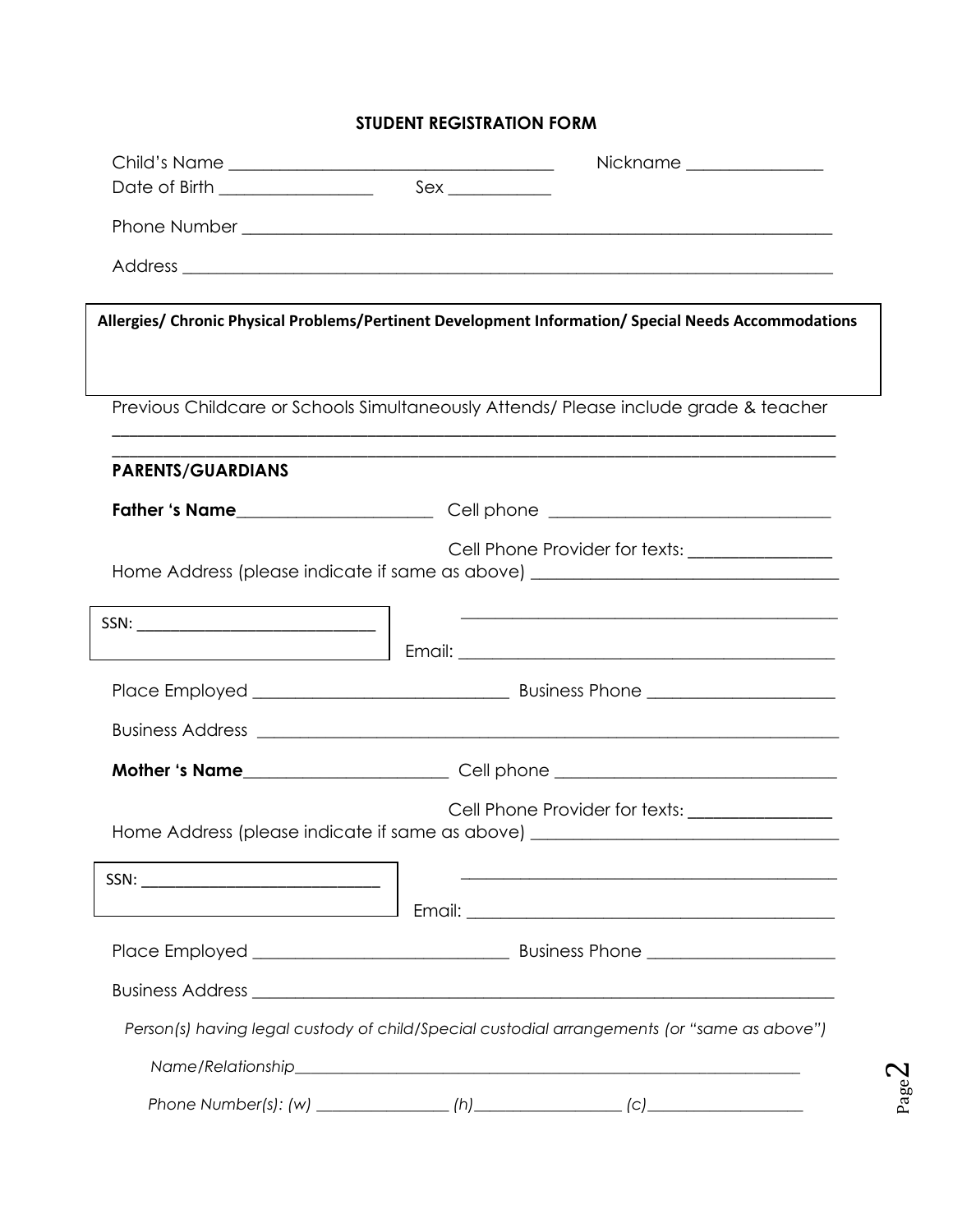I understand:

1. a) Dawning Point Learning Center agrees to notify the parents or guardians whenever their child becomes seriously ill (Temperature of 101o F or higher; Repeated Vomiting, diarrhea as well as other obvious communicable symptoms)and the parents agree to arrange to have their child picked up, as soon as possible, if requested by the Center Director.

b) Parents agree to notify the center within 24 hours or the next business day if your child or an immediate family member develops any reportable communicable disease per State Board of Health, except for life threatening diseases which must be reported immediately.

2. The parents/guardians authorizes Dawning Point Learning Center to obtain immediate critical medical care in case of an emergency.\*\*\*

3. Upon enrollment a child's birth certificate must be presented within 7 working days for all children ages one (1) through five (5) and school age children even those enrolled in Stafford County Public Schools. If the birth certificate cannot be presented, Dawning Point Learning Center must notify Stafford County Sheriff's Department.

4. Each child must have a current physical form within two weeks of enrollment and complete shot record to be placed in their enrollment file, before care may begin.

5. I have discussed Van Safety Rules with my child and understand the rules will be strictly enforced for all children's safety while being transported in center vehicles.

Other forms required:

| $\Box$ Authorization Form for Non-prescription O-T-C skin products |  |  |
|--------------------------------------------------------------------|--|--|
|                                                                    |  |  |

- □ USDA Enrollment & Income Eligibility Form
- Infant Choice Formula Form
- □ School Health Entrance Form
- $\Pi$  Immunization Record
- Financial Contract
- Tuition Express Enrollment Form

Parent or Guardian Signature \_\_\_\_\_\_\_\_\_\_\_\_\_\_\_\_\_\_\_\_\_\_\_\_\_\_\_\_\_\_\_\_\_\_\_\_\_\_ Date \_\_\_\_\_\_\_\_\_

Center Director or Assistant Director \_\_\_\_\_\_\_\_\_\_\_\_\_\_\_\_\_\_\_\_\_\_\_\_\_\_\_\_\_\_\_ Date \_\_\_\_\_\_\_\_\_\_

Date Child Entered Care \_\_\_\_\_\_\_\_\_\_\_\_\_\_\_\_\_\_ Date Child Left Care \_\_\_\_\_\_\_\_\_\_\_\_\_\_\_\_\_\_\_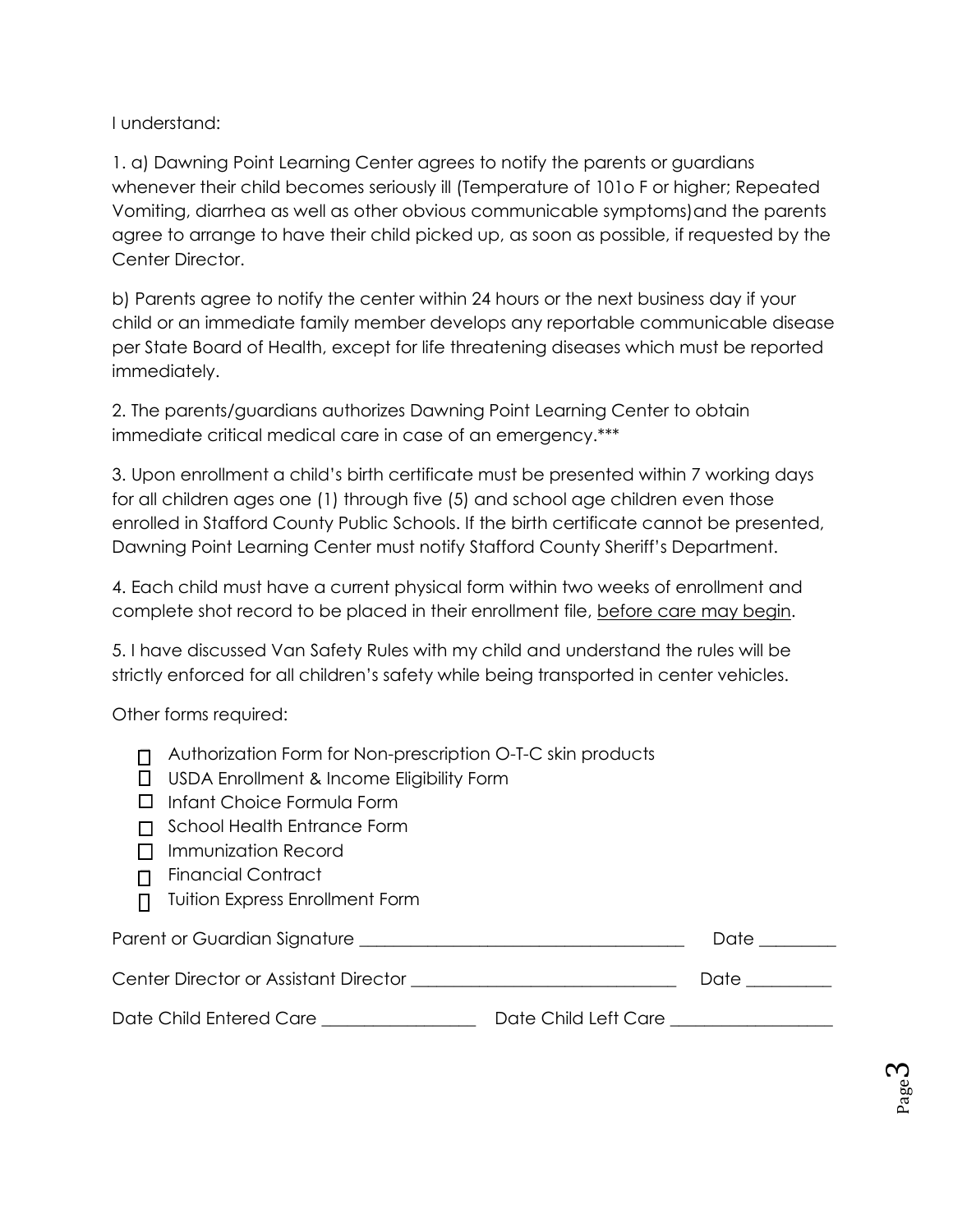## **GENERAL POLICIES & PROCEDURES**

Dawning Point Learning Center is a non-religious affiliated, individually owned and operated childcare center located in Stafford County Virginia. Dawning Point Learning Center welcomes children of all ethnic backgrounds, race, color, or religious beliefs. Children who have disabilities may attend Dawning Point Learning Center provided the center is qualified to provide such care. At Dawning Point Learning Center your child's needs and interests are given top priority.

## **ARRIVAL**

Children must be brought into the center fully dressed and checked in upon arrival and checked out upon being picked up. No children may be dropped off in the parking lot, and no child may check themselves in or out of center programs. Please make sure that your child is in care of a staff member, and the staff member is aware of your child's presence before you leave the center. This is to ensure the safety of your child and promotes communication between the center and the parents/guardians.

## **ILLNESS**

Dawning Point Learning Center is a place for well children. If your child has a fever over 101, is vomiting, or has diarrhea, they must be kept home for a period of twenty-four (24) hours after any symptoms occur or prescribed medication is administered, or can provide a doctor's note specifying they may return sooner. Other exclusionary symptoms include rash-like skin conditions, redness, swelling, draining of eyes, or any other clear symptom of a communicable illness.

If your child becomes ill while at the center, you will be notified and expected to pickup your child, or make arrangements to have your child picked-up as soon as possible. Sick children may not remain at the center to minimize exposure to other children to illness and communicable diseases. School-age children will not be picked-up from the public schools when they are too ill to stay in class or too ill to attend school that day and brought back to center. If a school age child is too ill to attend public school they may not attend the center either. If your child is exposed to a communicable disease while at the center, the center will notify you accordingly.

## **ACCIDENTS**

In the event of an accident, first aid will be administered by a staff member with certified first aid/CPR training. In case of an accident where professional medical treatment may or is needed, the parent/guardian will be notified, and the rescue squad will be called (911).

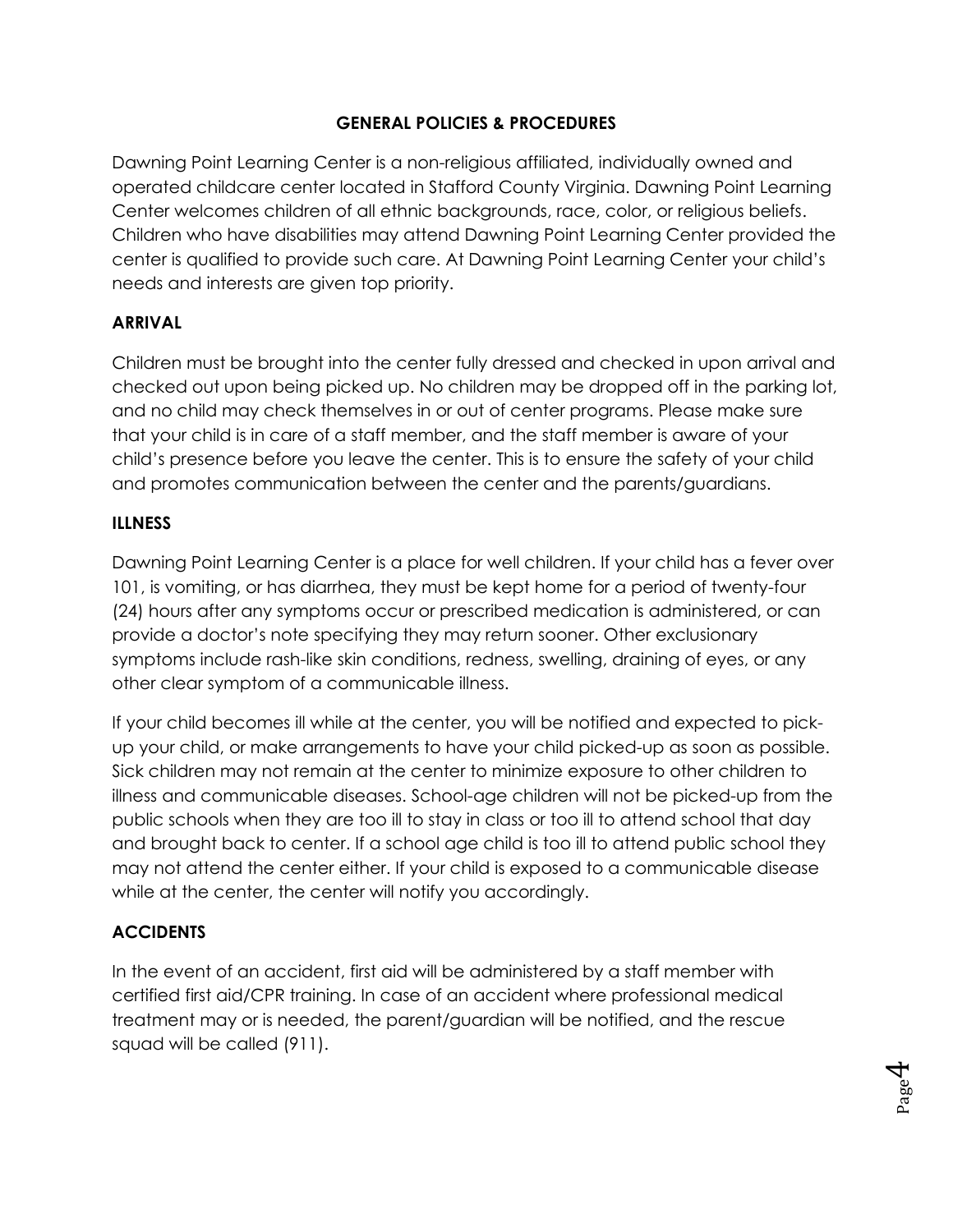## **MEDICATION**

The center will administer only emergency medication, this includes rescue inhalers, Epipen, or antihistamines for allergic reaction, etc. Maintenance drugs can no longer be administered due to no center nurse on staff. Any child with acute medical issues will have to have a treating physician's plan of care on file for any emergency treatment, as well as a signed permission form by the parent/guardian, authorizing Dawning Point Learning Center to follow the written medical plan.

## **RELEASE OF CHILDREN**

Children will be released from center care, only to persons listed on their child's enrollment form. Parents must send a written note authorizing anyone not listed on their child's form, if they wish the release of their child to that person. In an emergency or unforeseen situation a telephone authorization may be accepted by a center director for the release of a child, provided a photo identification is provided upon pick up.

## **PARENT VISITATION**

Dawning Point Learning Center has an open visitation policy. Parents are always welcomed visitors at the center, however, the staff may not have time to chat with parents, and provide quality care for the children at the same time. Conferences may be scheduled. Parents may stop by the office to see the director or assistant director with any concerns, complaints, or compliments.

## **CLOTHING**

Each pre-school age child must have at least one seasonal appropriate complete change of clothing at the center. All clothing items must be clearly labeled with your child's full name. The center cannot be responsible for lost clothing items.

## **TOYS & PERSONAL BELONGINGS**

Children may not bring toys or personal articles from home except in the case of nap time security items or Share and Tell items for their Sharing Day. The center will not be responsible for such articles. All personal articles must be stored in the child's assigned cubby or personal backpack.

## **FOOD**

Only children with special diets authorized by a physician will be allowed to bring food into the center. Special treats from home may be brought in, if there is enough for the child's entire class to share. Appetizing, nutritious meals and snacks are served each day. Dawning Point Learning Center abides by and provides USDA Food Program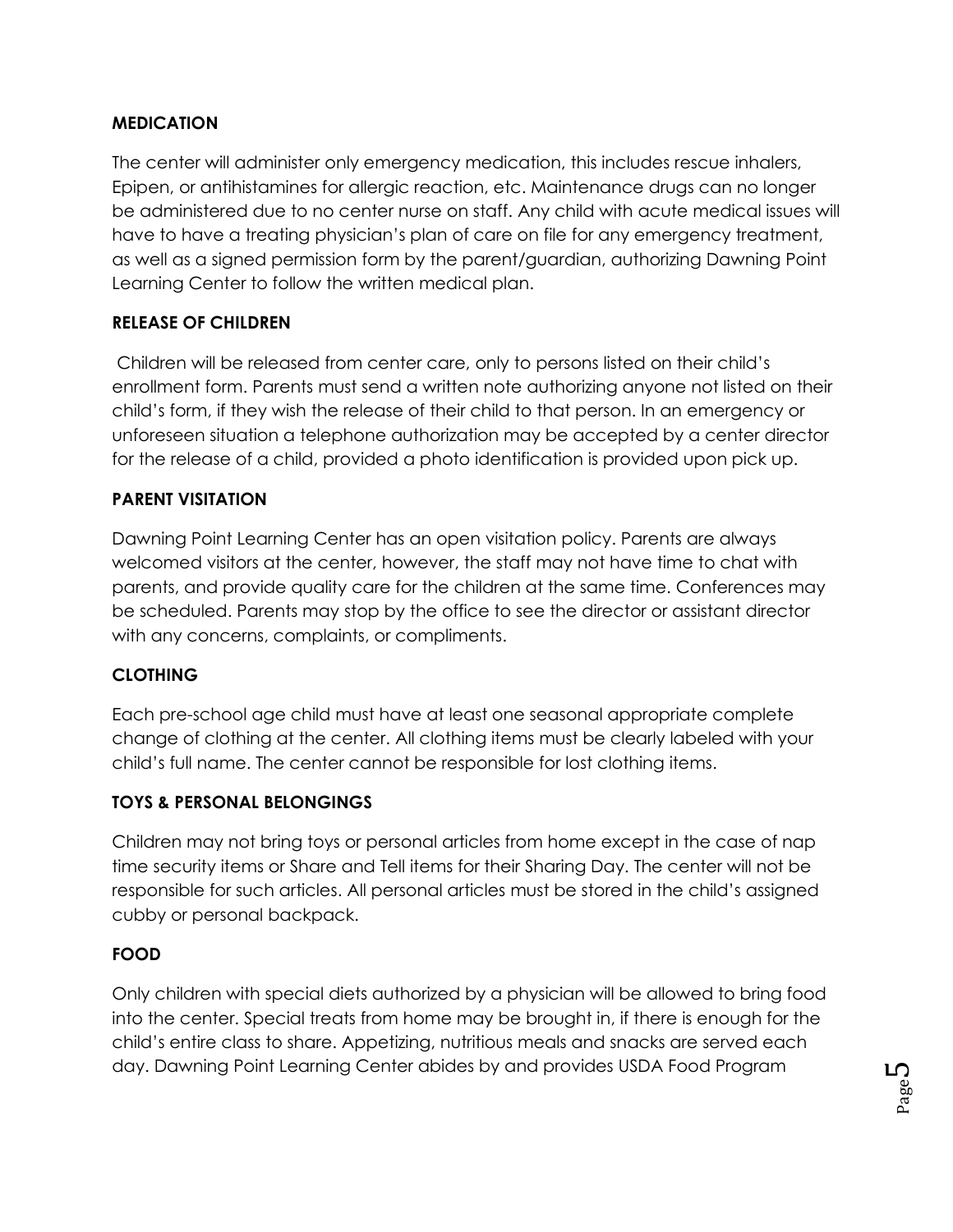guidelines and requirements. Menus are posted weekly for your information. All meals and snacks are included in the charged weekly fees.

## **NAP/QUIET TIME**

Following lunch, a rest or nap time is provided for all the pre-school age children. The center will provide each child with their own individually assigned and marked mat as well as blanket. Their personal bedding and pillows will be sent home daily to be laundered.

## **CORRECTIVE BEHAVIOR**

Dawning Point Learning Center will not allow any physical or mental punishment of children in our care. Teachers are trained to use redirection or reasoning techniques to address behavior problems. Occasionally, supervised TIME OUT may be used as a corrective measure. Time Out is limited to one minute per year of age for children to quietly sit. Children are kept actively involved in a wide variety of learning experiences, and positive reinforcement is used to encourage appropriate behavior. In those rare cases where the center's methods of correction do not prove successful, parents may be asked to suggest appropriate methods, within the center's guidelines. If correction of the behavior is documented and unsuccessful and behaviors escalate or prove to be beyond what can be addressed while in care- a parent may be asked to withdraw their child with a one-week notice. Parents may be asked to withdraw a child who purposely harms themselves, other children or staff members, without notice due to safety concerns.

## **TRANSPORTATION**

Transportation to and from local public schools and on center sponsored field trips is provided by Dawning Point Learning Center. All children under the age of eight or four feet nine inches tall must ride in an approved booster seat. Parents may be requested to provide a seat if their child is required to use one. If a child is scheduled to be picked up at a public school and does not show or need transportation for that day, the parent MUST NOTIFY the center at least one hour prior to the scheduled pick up time. If a child does need to be picked up from their public school, but was not at the center earlier that day, the parent MUST NOTIFY the center at least one hour prior to the scheduled pick up time to expect the child's arrival. All children's schedule changes are the responsibility of the parent/guardian, a staff member will check-in any child who was not checked in earlier in the day.

## **NAP TIME**

Nap time is after lunch. ALL children are expected to respect this "quiet time". The children need this rest time and we need the quiet time to be able to clean up and prepare for the afternoon activities, catch up on paperwork etc. Please be reminded

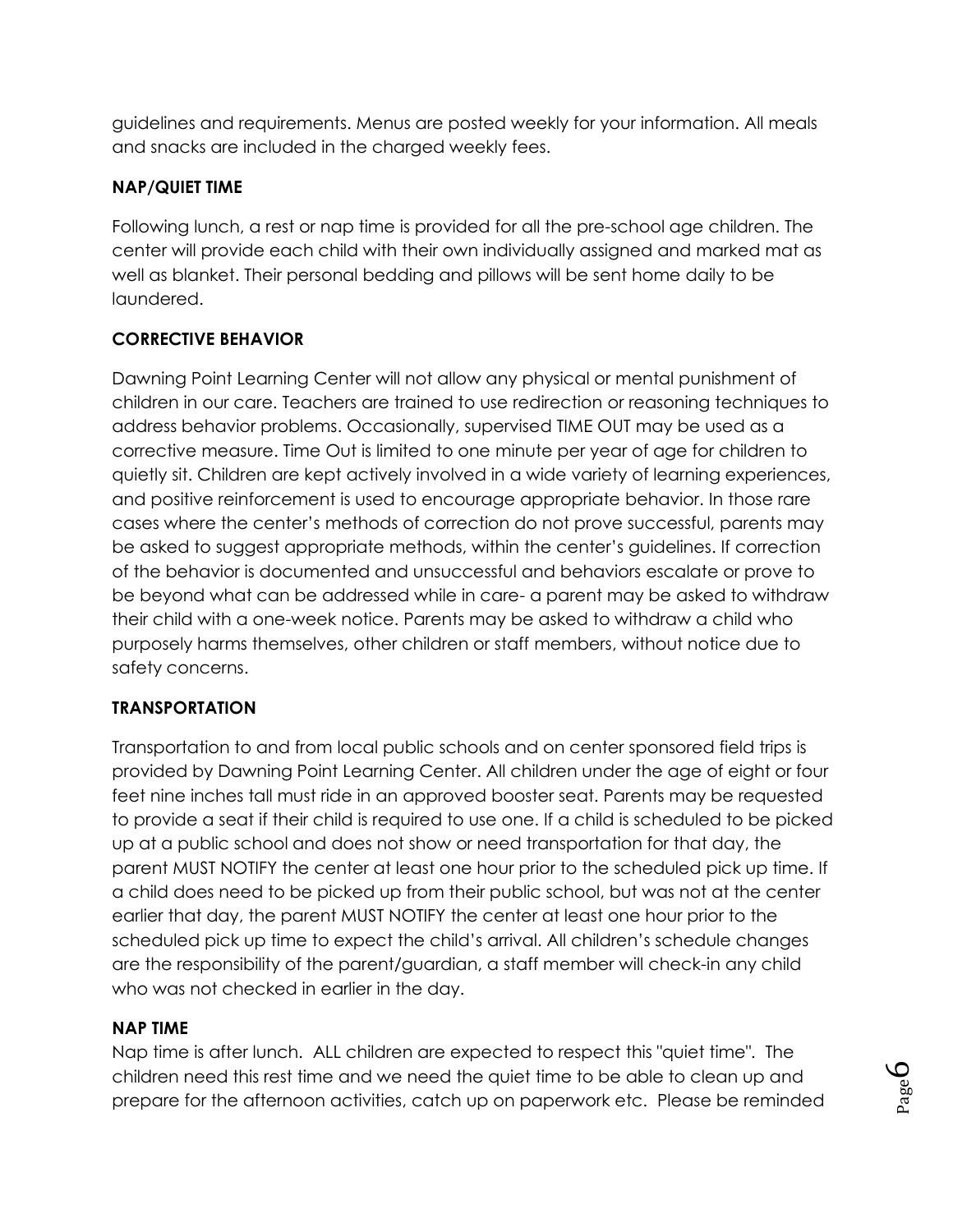that we do not get "breaks" and "lunch breaks" as in other jobs! Nap time is our only time to regroup in a 12+ hour workday! Parents are discouraged from visiting during nap time unless the child is being picked up for the day. It is very disruptive to the other resting children. They do not understand why one child can get up and play and yet others have to have quiet time.

#### **TUITION**

Children may not attend the day care unless FULL payment and ALL late fees have been paid up to date. Partial payment is not acceptable. More specific guidelines are outlined in the Financial Contract.

*Dawning Point Learning Center reserves the right to change the above policies with a thirty day written notice. I have read the policies and procedures as stated above and agree to abide by them.* 

| Parent Signature   | Date |  |  |
|--------------------|------|--|--|
| Director Signature | Date |  |  |
|                    |      |  |  |

#### **Birth Certificate Information**

| Birth Place: | Certificate #:                                             | DOB: |
|--------------|------------------------------------------------------------|------|
| Date Viewed: | Administrator's Printed Name:   Administrator's Signature: |      |

Page  $\overline{\phantom{0}}$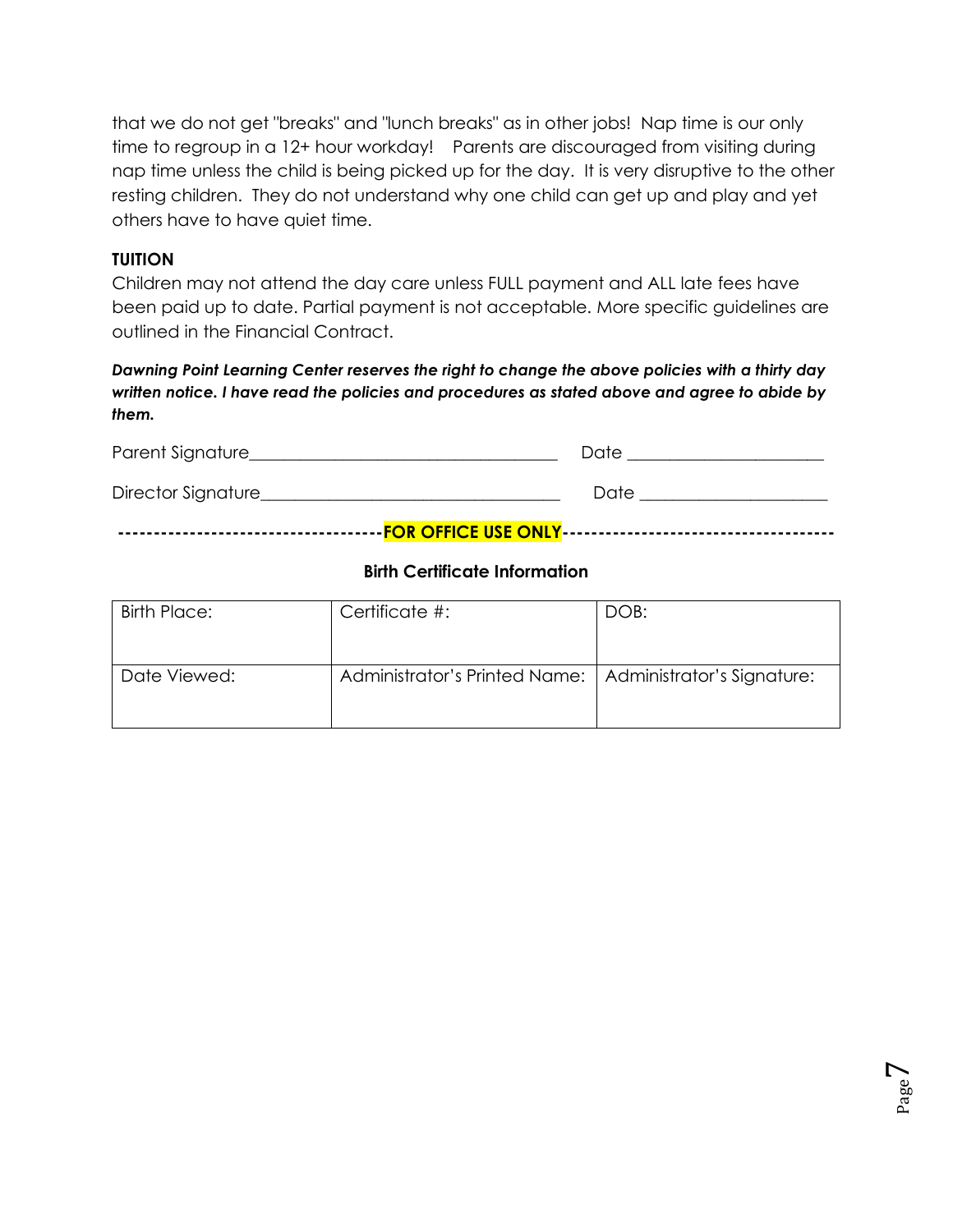## **STUDENT EMERGENCY MEDICAL AUTHORIZATION & CONTACT FORM**

| Allergies, Medications/Dosages & Actions to be taken in case of emergency              |  |  |  |
|----------------------------------------------------------------------------------------|--|--|--|
|                                                                                        |  |  |  |
|                                                                                        |  |  |  |
|                                                                                        |  |  |  |
|                                                                                        |  |  |  |
| Emergency Contacts: People to be contacted when parents cannot be reached & authorized |  |  |  |
| to pick up with proper identification. MUST PROVIDE TWO w/ADDRESS & PHONE #            |  |  |  |
|                                                                                        |  |  |  |
|                                                                                        |  |  |  |
|                                                                                        |  |  |  |
|                                                                                        |  |  |  |
|                                                                                        |  |  |  |
|                                                                                        |  |  |  |
|                                                                                        |  |  |  |
|                                                                                        |  |  |  |
|                                                                                        |  |  |  |
|                                                                                        |  |  |  |
|                                                                                        |  |  |  |
|                                                                                        |  |  |  |
|                                                                                        |  |  |  |

## **List any persons NOT authorized to pick-up: \_\_\_\_\_\_\_\_\_\_\_\_\_\_\_\_\_\_\_\_\_\_\_\_\_\_\_\_\_\_\_\_\_\_\_\_\_\_\_\_\_\_**

The parents/guardians authorizes immediate medical care and consents to the hospitalization of and/or the performance of necessary diagnostic test upon, the administration of drugs to his/her child or ward if an emergency occurs when he/she cannot be immediately contacted.

Parent Signature \_\_\_\_\_\_\_\_\_\_\_\_\_\_\_\_\_\_\_\_\_\_\_\_\_\_\_\_\_\_\_\_\_\_\_ Date \_\_\_\_\_\_\_\_\_\_\_\_\_\_\_\_\_\_\_\_

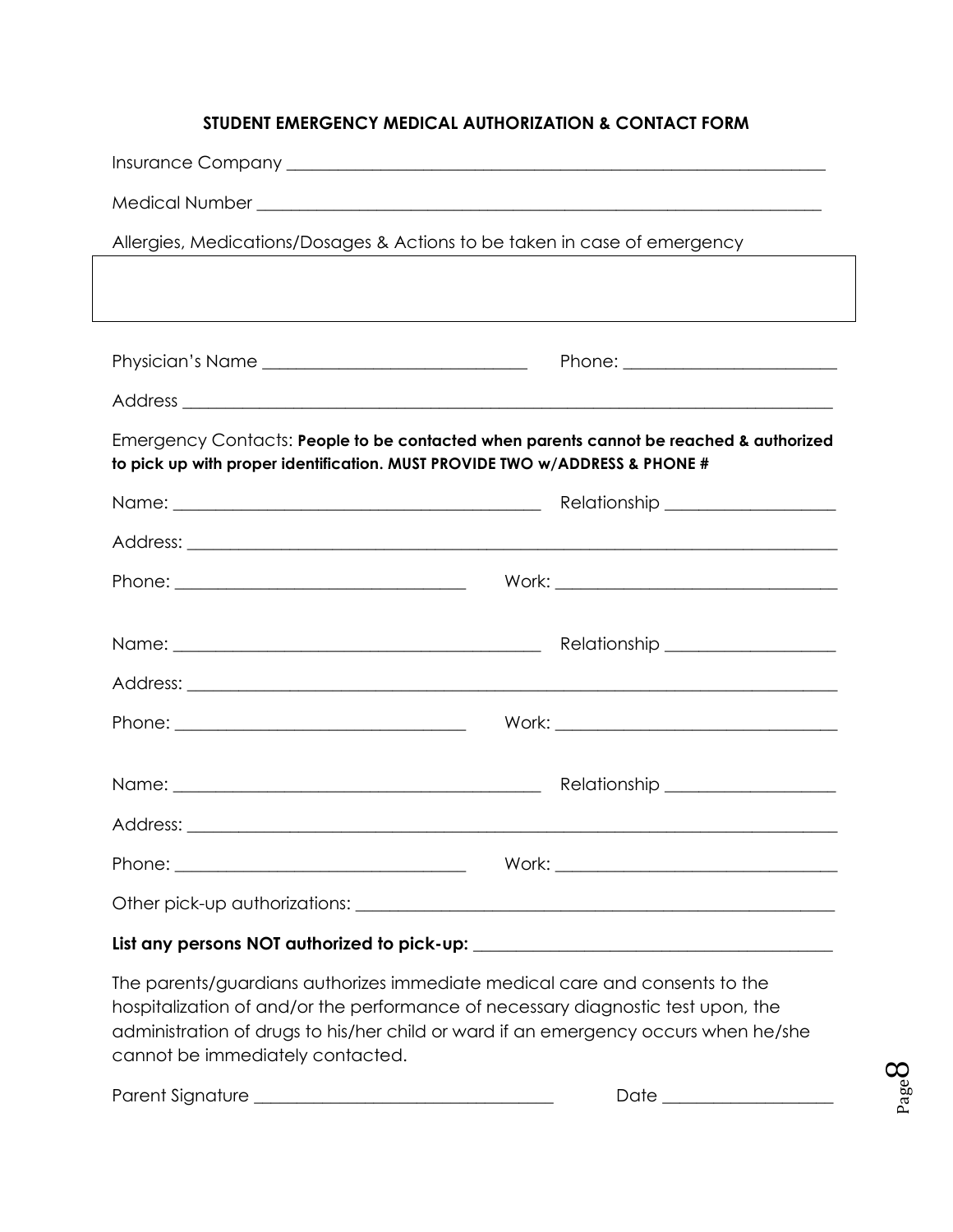#### **FINANCIAL CONTRACT FORM**

|               | (Parents of child(ren) in care) and Dawning Point Learning Center located at             |
|---------------|------------------------------------------------------------------------------------------|
|               | [Address of child care facility] children [10] [Address of child care facility] children |
| listed below: |                                                                                          |
|               |                                                                                          |
|               |                                                                                          |
|               |                                                                                          |
|               |                                                                                          |
|               |                                                                                          |

*This contract begins on the following date: \_\_\_\_\_\_\_\_\_\_\_\_\_\_\_ and may be terminated by either parent/guardian or provider by giving two weeks' written notice. The provider may terminate the contract without notice if the parent/guardian is over two week(s) late with scheduled payments. Changes to the contract, desired by either provider or parent/guardian, must be made in writing and acknowledged in writing by the other parties at least 2 weeks before the desired change takes effect. A new contract may be signed at that time to reflect the changes.*

## **TUITION FEES AND LATE FEES**

A nonrefundable registration fee of \$100 for the 1st child and \$50 per additional child is due at the time of enrollment. The total book fee for your child(ren) will be  $\_$ When a child is withdrawn from the center and wishes to re-enroll, a new registration fee must be paid. A registration fee constitutes a hold for up to four weeks, unless otherwise noted by a director. New registration paperwork must be filled out annually.

Tuition is charged weekly throughout the year. A 10% reduction in the weekly fee will be given for each of the second, third, etc. child enrolled within a family. The tuition rate for all children enrolled is \_\_\_\_\_\_\_\_\_ per week. This is a flat rate and stays the same amount regardless of attendance or hours. An additional \_\_\_\_\_\_\_\_ is added for Head Start/School-Age children when there is a full day out of school for a holiday, teacher workday, conferences etc.

*Please note- in the event where the center is mandated to close as imposed by another governing agency or inclement weather due to no fault of its own- tuition will not be reimbursed.*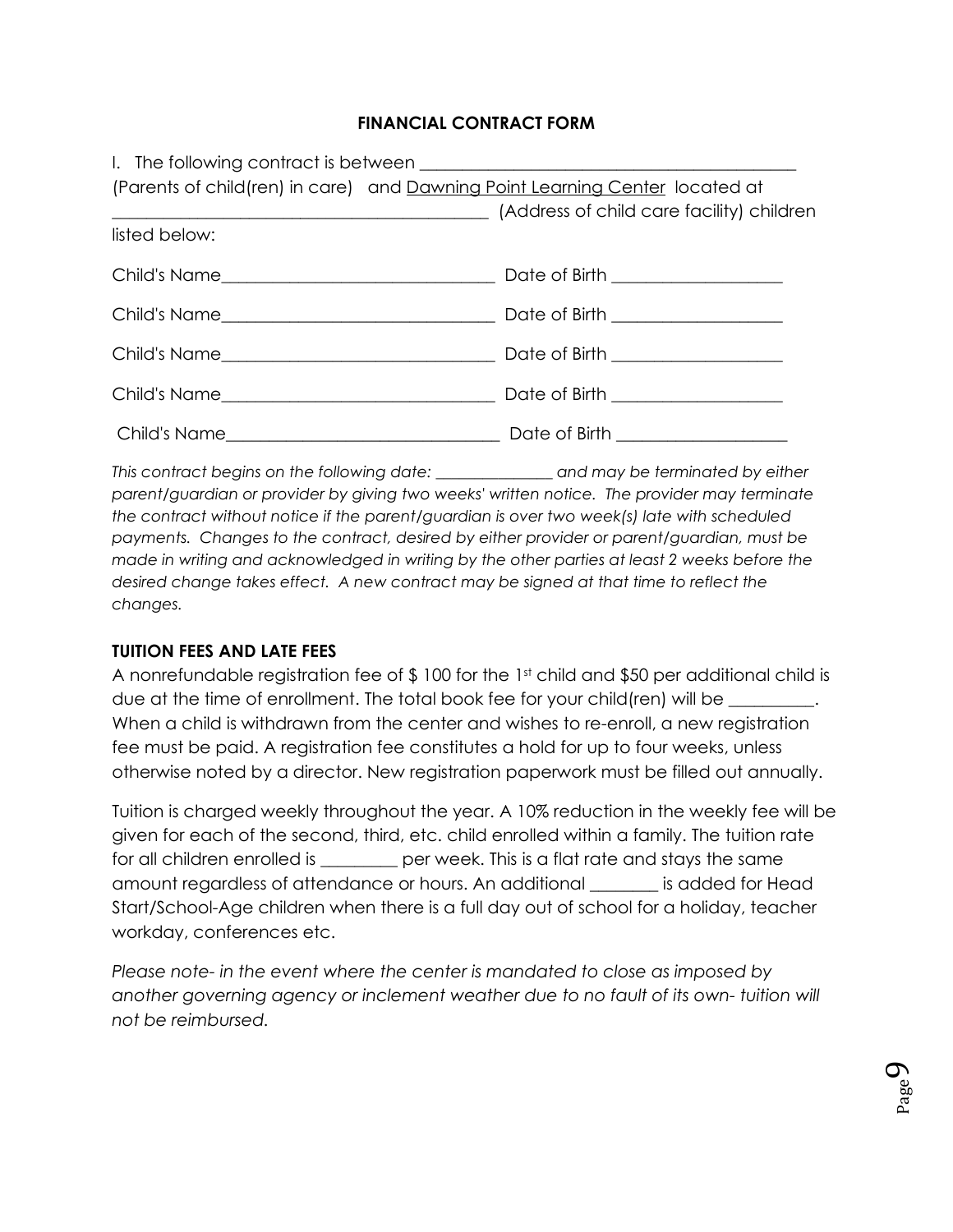## **TUTITION PAYMENTS**

All payments are due in advance. Tuition can be paid weekly, bi-weekly or monthly. Payment is due in full each Thursday, for the following week. Tuition is processed through Tuition Express. All families are required to have a credit card or bank account on file for payments. If parents do not wish for payment to be charged to the credit charge or account on file, tuition must be prepaid by cash, credit card or certified money no later than Wednesday the week before service. Any families without a credit card or bank account on file will be charged a **\$5 handling fee** for each transaction processed- along with the weekly tuition.

## **ADDITIONAL FEES**

Dawning Point does not desire to collect any additional fees from parents or families. Any breach in the financial policies warrant specific fees. The only other monies collected from parents are for a direct service, or special event such as Easter Bunny, Santa Clause, Petting Zoo/Pumpkin Patch visit, field trips, and school photos.

## **COLLECTION**

The information disclosed will be used to collect any debts accrued. If an account is left unpaid for over 30 days it will be turned over to our collections department. Any court fees or collections costs accrued in the attempt to collect a balance will be billed directly to that client.

## **LATE PAYMENT**

There is a late fee of \$15.00 added for each late payment. Any payment made after Thursday, is considered late.

## **HOURS**

Dawning Point Learning Center is open from 5:30 a.m. to 6:30 p.m. Monday through Friday. The day care is CLOSED at 6:30 p.m. After 6:35 p.m. late charges will be added at the rate of \$15.00 for every fifteen minutes, added at the BEGINNING of each quarter hour. At 6:36 p.m. you are late! All times in and out are taken from the clock at the day care.

After 7:27pm the charge is an additional \$2/minute in addition to the earlier imposed fees. If a child has NOT been picked up by 7:30pm and the parents/guardians have NOT contacted the center as well as an emergency contact, the Stafford County Sherriff's office will be notified.

## **HOLIDAYS**

The learning center will be closed on federal holidays- New Year's Day, Martin Luther King Jr. Day, President's Day, Memorial Day, Independence Day, Labor Day, Thanksgiving Day and the day after, and Christmas Day. The childcare center will have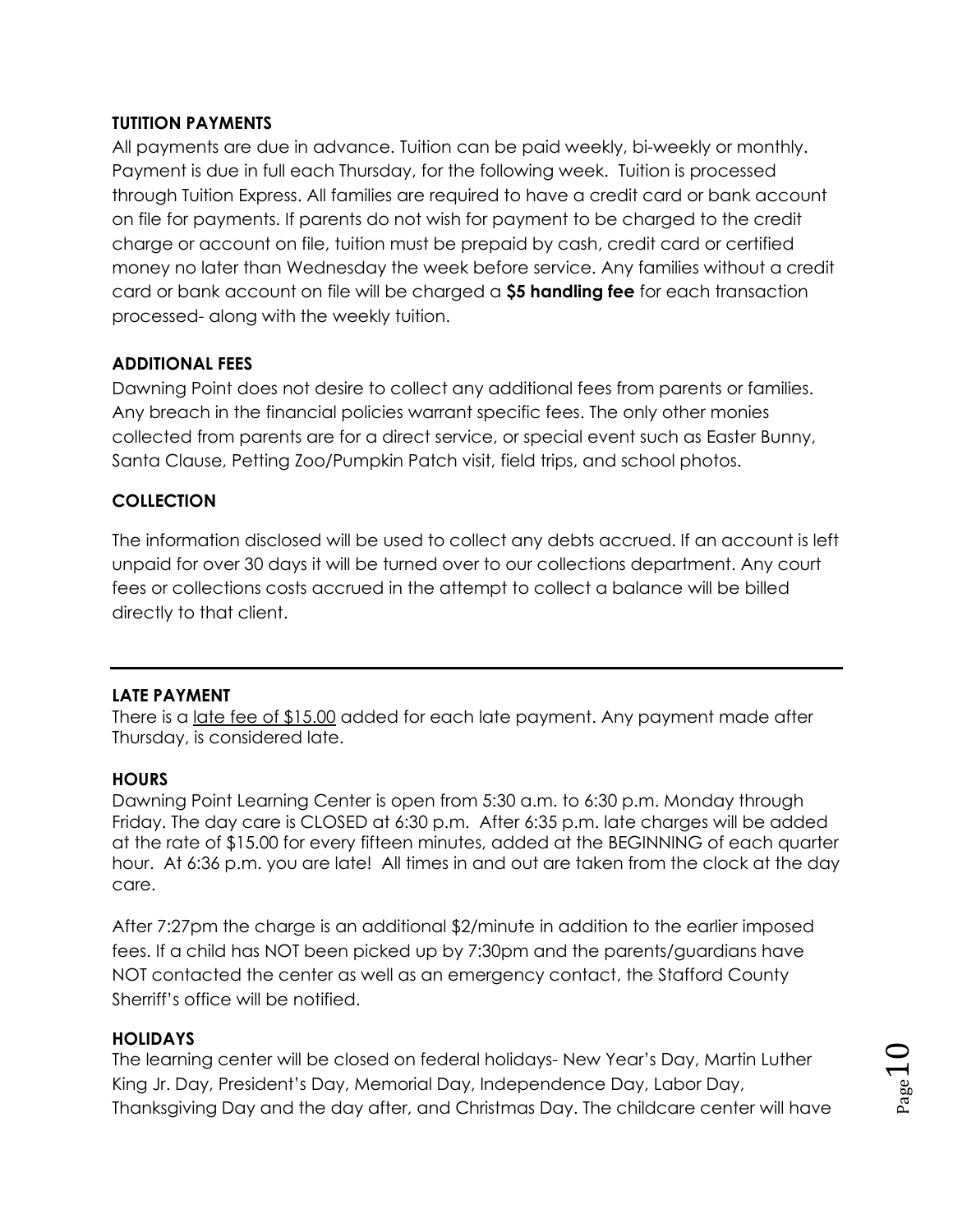to be determined early closings, or full day closings on Christmas Eve and New Year's Eve.

The learning center located at 15 Kingsland Drive and 1179 Courthouse Center will also be closed for Columbus Day. Veteran's Day the centers will remain open.

The learning center located at 805 Lyons Blvd. will be closed early at 5:30pm on the first Day of Yom Kippur and Rosh Hoshana, as well as the first full day after. For that reason, the center stays open on Columbus Day and Veterans Day.

It is the parent's responsibility to find alternate care if needed during any holiday closing times. Tuition does not change the week of a holiday unless a vacation has been previously requested.

There is no maximum hours a student can be in attendance when fulltime. Part time enrollment is defined by designated days & hours. Late fees and additional charges are assessed for attendance outside the designated part time hours/days. Please call and let us know by 10:00 a.m. if your child will be late or absent for the day. This helps us know how many students to plan for at lunch, activities etc. Parents that have not notified the center cannot be accepted in care after 12:00pm, unless previously arranged.

## **SICK CHILDREN**

Sick children may not attend day care. This is a state regulation. Sick children make the other children sick too. "Sick", according to the regulations is any child that may be running a fever, has a rash, unexplained symptoms- red goopy eyes, rashes, blisters and bumps, or who appear to be less than healthy. It is up to the day care provider to decide if a child is too sick to be at day care. If a child becomes ill at day care, the parents will be notified and expected to pick up the child within the hour, or within reason. Ill children will be isolated from the rest of the children. More information on communicable symptoms can be found under general policies & procedures. Tuition remains consistent when students are ill.

## **VACATION TIME/TUITION BREAK**

After a child has been enrolled for a minimum of 6 months, they may take one week of a tuition break per enrollment year with no charge. The child can be present or absent for this tuition break. The center must be given a two weeks' notice to program the tuition break into the payment system. An additional 2 half (50% off) billed weeks are redeemable at any time in the child's enrollment year.

## **DAMAGES**

Small repairs and accidents go with the territory when running a day care facility. However, parents / guardians will be held financially responsible for damages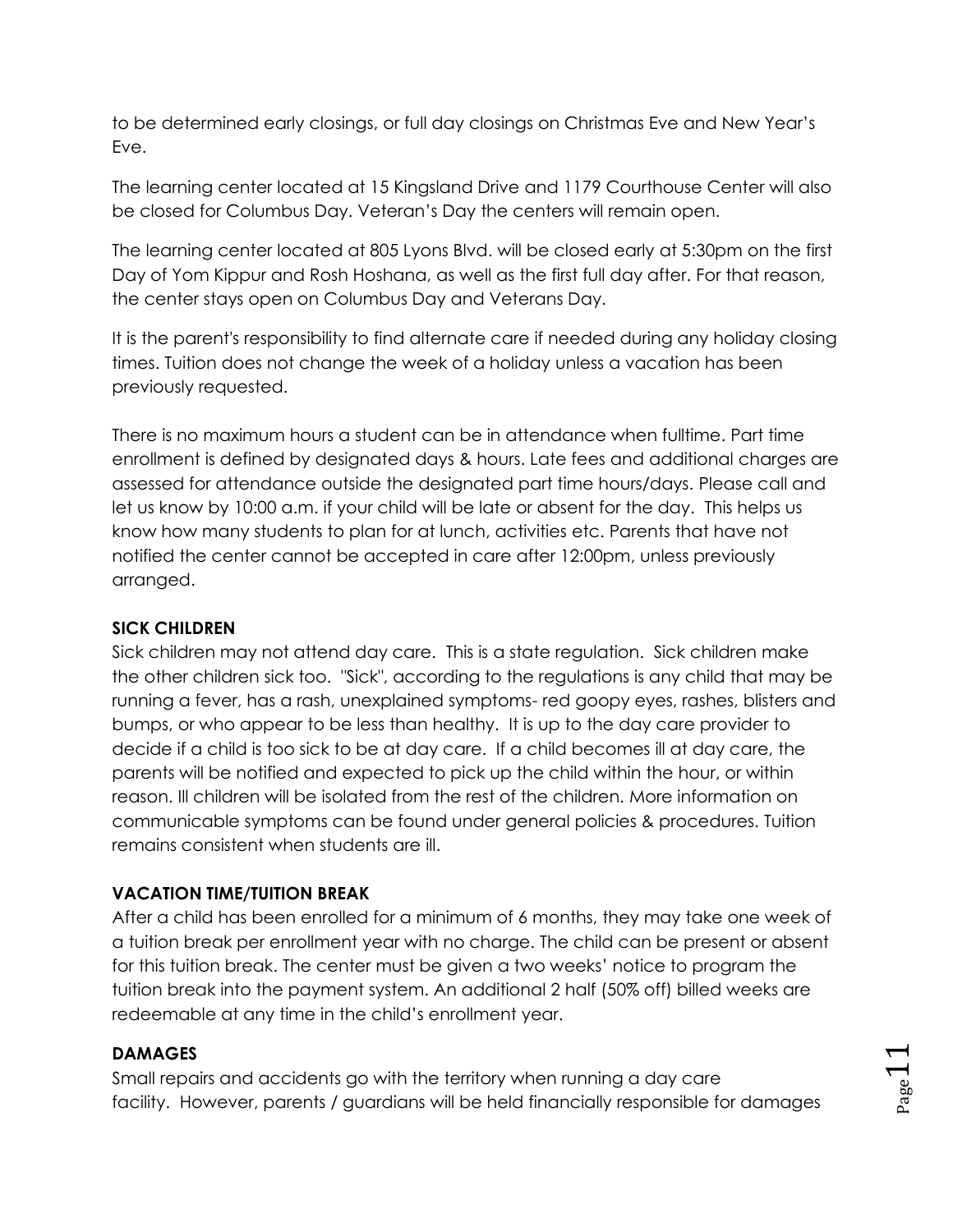that cannot be classed as accident or fair wear and tear (Such as deliberate breaking of toys, poking holes in furniture etc.)

*\_\_\_\_\_\_\_\_\_\_\_\_\_\_\_\_\_\_\_\_\_\_\_\_\_\_\_\_\_\_\_\_\_\_\_\_\_\_\_\_\_\_\_\_\_\_\_\_\_\_\_\_\_\_\_\_\_\_\_\_\_\_\_\_\_\_\_\_\_\_\_\_\_\_\_\_\_\_\_\_\_\_\_\_\_*

*Persistent late payments are grounds for termination of childcare services. Childcare positions will be lost after two weeks of non-payment. (late fees will still accrue until the account is paid in full).*

*If your childcare account remains unpaid for any reason, be advised that your account will also be reported to collection agency immediately. A delinquent account is any account with a balance on it for two weeks or more.*

**Clients are responsible to pay all tuition, late fees and two weeks' additional fees after submitting notice of termination of childcare services in writing. Clients will also be held responsible for all court, attorney and collection agency fees involved in collection of late payments and debts. Unresolved balances will be submitted to our collections agency and all personal information disclosed in the Registration and Financial Contract Form may be used to collect that debt.**

**\_\_\_\_\_\_\_\_\_\_\_\_\_\_\_\_\_\_\_\_\_\_\_\_\_\_\_\_\_\_\_\_\_\_\_\_\_\_\_\_\_\_\_\_\_\_\_\_\_\_\_\_\_\_\_\_\_\_\_\_\_\_\_\_\_\_\_\_\_\_\_\_\_\_\_\_\_\_\_\_\_\_\_\_\_**

## **NOTICE OF TERMINATION**

Two full weeks advance notice in writing is required to drop your child from the day care facility. Payment is required for these two weeks even if the child is not in attendance.

Dawning Point Learning Center reserves the right to terminate this contract for any reason. Two week's notice will be given under usual circumstances. However we reserve the right to immediate termination of services under certain circumstances. (i.e. children who are a threat to others or themselves, non-payment etc..)

## **SIGNATURES**

By signing this contract, all parties agree to all of the above terms and policies, including financial responsibility for child care provided. The provider is responsible for providing all parties a copy of the signed contract.

| Parent Signature:          | SSN: | Date: |
|----------------------------|------|-------|
| Parent Signature: _        | SSN: | Date: |
| Administrator's Signature: |      | Date: |